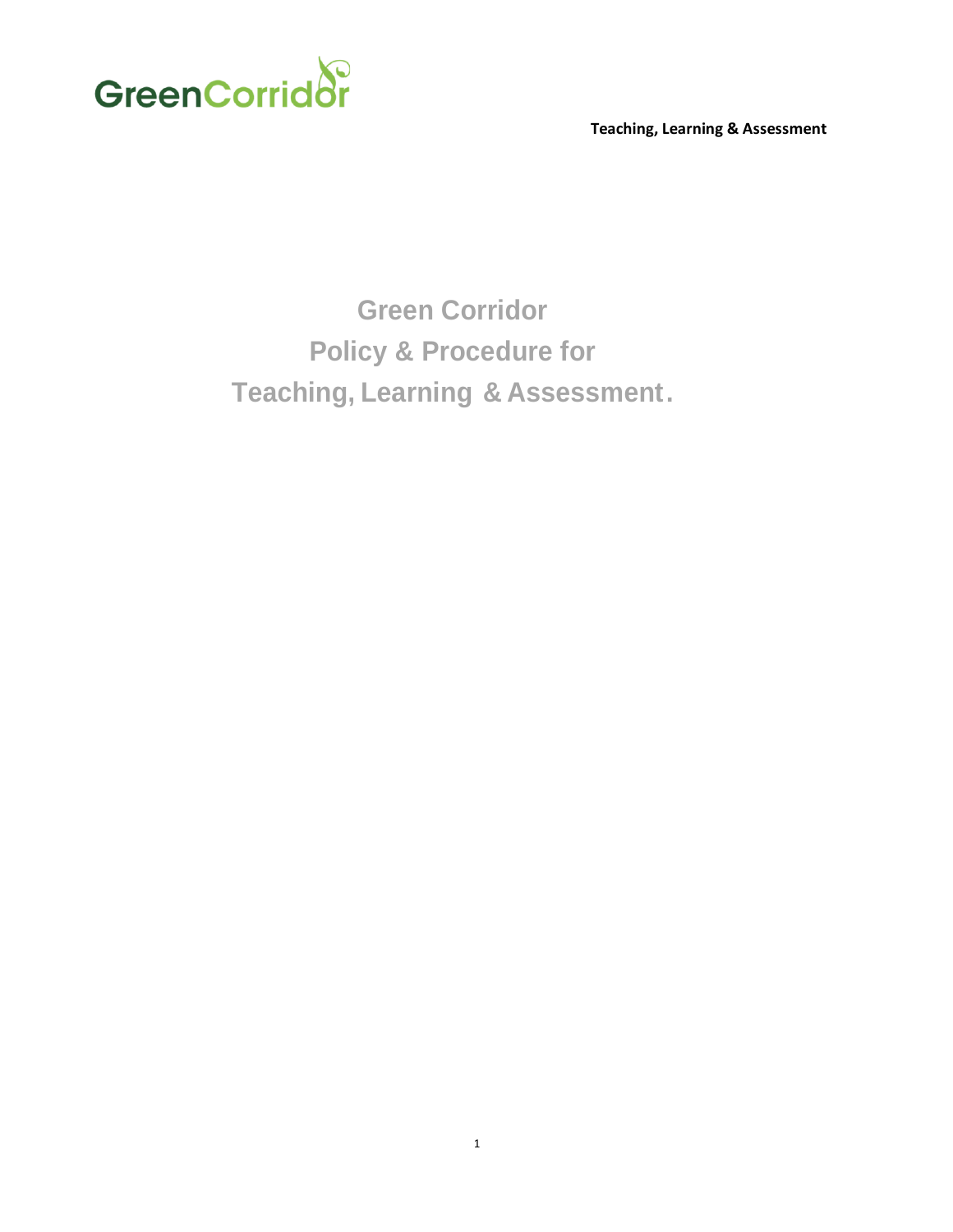

#### **DOCUMENT CONTROL**

| <b>Document Number</b>    | 12                                                              |
|---------------------------|-----------------------------------------------------------------|
| Description               | This document describes the procedure for ensuring high quality |
|                           | teaching, learning and assessment                               |
| Document Type             | Policy and Procedure                                            |
| Document Owner            | <b>CEO</b>                                                      |
| <b>Document Approvers</b> | <b>Board of Trustees</b>                                        |
| Approval Date             | 8 <sup>th</sup> May 2019                                        |
| Date of Next Review       | May 2022                                                        |

#### **ISSUE CONTROL**

| <b>Version</b> | Date     | <b>Comments</b>        | Author  |
|----------------|----------|------------------------|---------|
| 1.0            | 01/04/19 | New policy & procedure | S Edney |

#### **PRINCIPAL RELATED POLICIES & PROCEDURES**

| <b>Document Title</b>              | Location                            |
|------------------------------------|-------------------------------------|
| <b>GC Vocational Qualification</b> | GC Policies & Procedures            |
| Handbook                           |                                     |
| Vocational Assessor Handbook       | Authors - Ross Ollin & Jenny Tucker |

#### **CONFIRMATION OF RECEIPT OF POLICY & PROCEDURE**

| Name         |  |
|--------------|--|
| Job Title    |  |
| Line Manager |  |

I confirm I have received a copy of this policy and procedure and have read and understood the contents. I also confirm I have sought clarification from my line manager on any issues which I am not clear about.

Signed:

Date:

**Please return this signed copy to your individual Polices and Procedures folder for future reference.**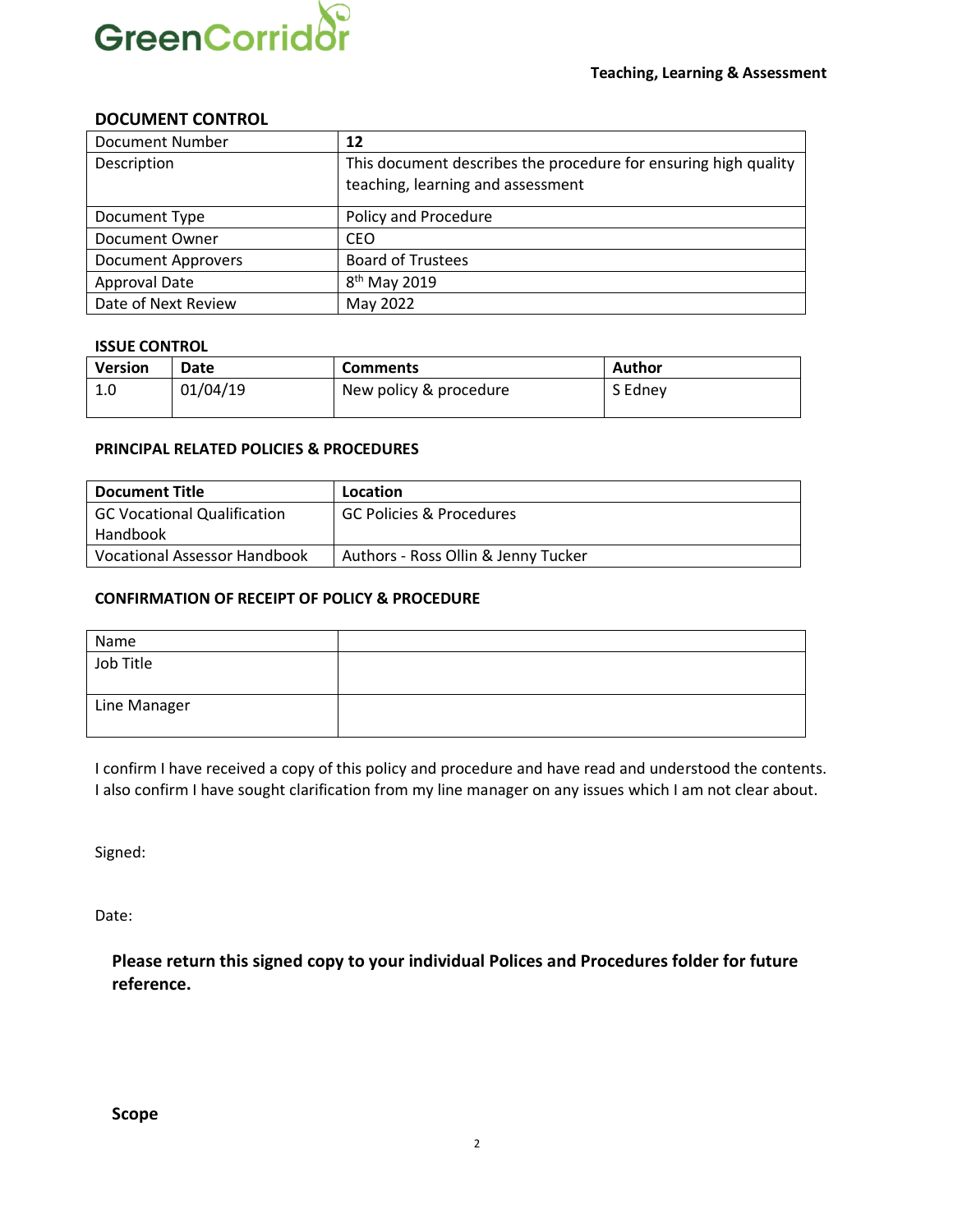

The policy applies to all staff who deliver learning and assessment, regardless of the titles given to describe their role, such as assessors, tutors, support workers. This is not an exhaustive list but indicates the types of staff affected.

### **Information**

The strategies to develop support and achieve high-quality teaching and learning form part of the overall self-assessment and quality improvement processes. The data and information extracted from the observation of lessons, feedback from learners and reviews of documentation will be used to inform the annual self-assessment report for Green Corridor, and to shape development priorities.

The reviews of documentation will include all teaching and learning related documents including but not exclusive to the following: learners initial assessment, learner/group profiles, schemes of work, session plans, learners files and marked work, individual learning plans, learner feedback assessment records, attendance, punctuality and achievement data.

The reviews of related data will be used to inform individual staff performance reviews. Staff learning, and development will be actioned as a result of the individual performance reviews.

#### **Purpose**

The purpose of this policy is to ensure that:

- Staff have clear information, advice and guidance given with regard to Green Corridor's expected standards of teaching, learning and assessment and the strategies that will be implemented to achieve these.
- To ensure that is it is the standard that Green Corridor exceeds or meets expectations for teaching, learning and assessment for all staff facilitating learning activities.
- Staff follow the GDLDC handbook and the assessor's handbook
- Each learner is supported to achieve their full potential whilst studying at Green Corridor, through this and our robust information, advice and guidance approach
- Each learner's experience of learning is wholly positive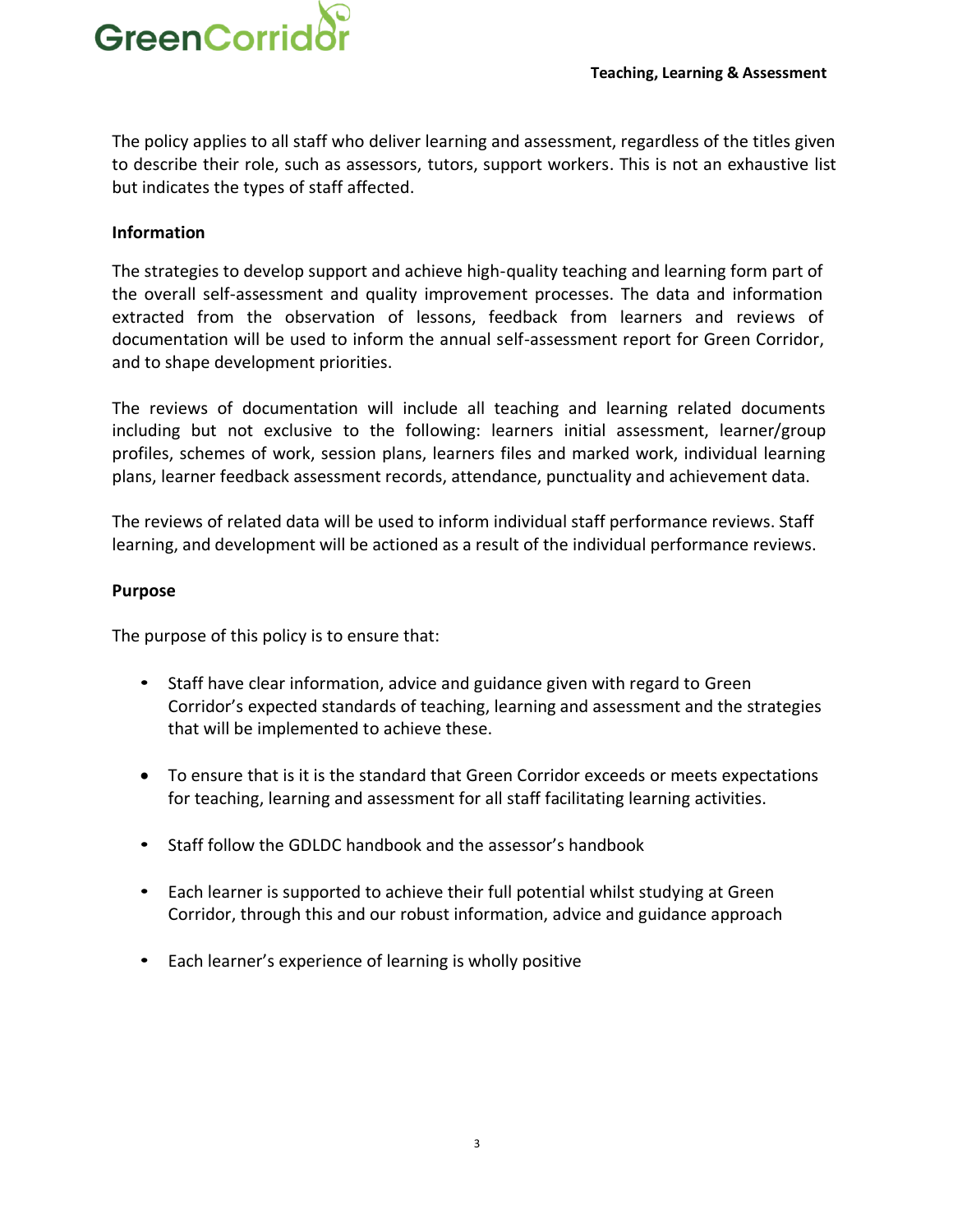

# **Policy Statements**

### **Learning Ethos and Expectations**

- Green Corridor is an inclusive institution which aims to meet the needs of learners and to establish an ethos based on an excellence within a safe, supportive learning environment.
- Learners will be at the centre of everything we do, and our expectations of them are high.
- Green Corridor match our individual learners' needs and the courses and support offered.
- Previous learning experiences will be considered, and all tutors will ensure a differentiated approach to the curriculum offer and delivery of learning programmes.
- A range of learning environments will be provided to encourage independent and flexible learning.
- Learning resources appropriate to learning styles will be employed
- Green Corridor based learners will be provided with a breadth of learning experience, incorporating the development of functional and a focus on personal development, behavioural and welfare.
- Learners will receive support, advice and guidance throughout their learning programmes.

### **Teaching and Tutoring**

- High-quality teaching and learning is one of the most important influences on learners' achievement rates, and therefore Green Corridor is committed to the continuous improvement of the learner experience.
- Teaching and learning will focus on motivating learners and building skills.
- Learners will be set challenging targets to raise aspirations and ensure their potential is reached.
- Green Corridor will encourage all staff to reflect on their current practice, develop strategies to enhance teaching, tutoring, learning and achieve a result which is beyond expectations.
- Continuous professional development (CPD) events are held both internally and externally to remain competitive and consistent.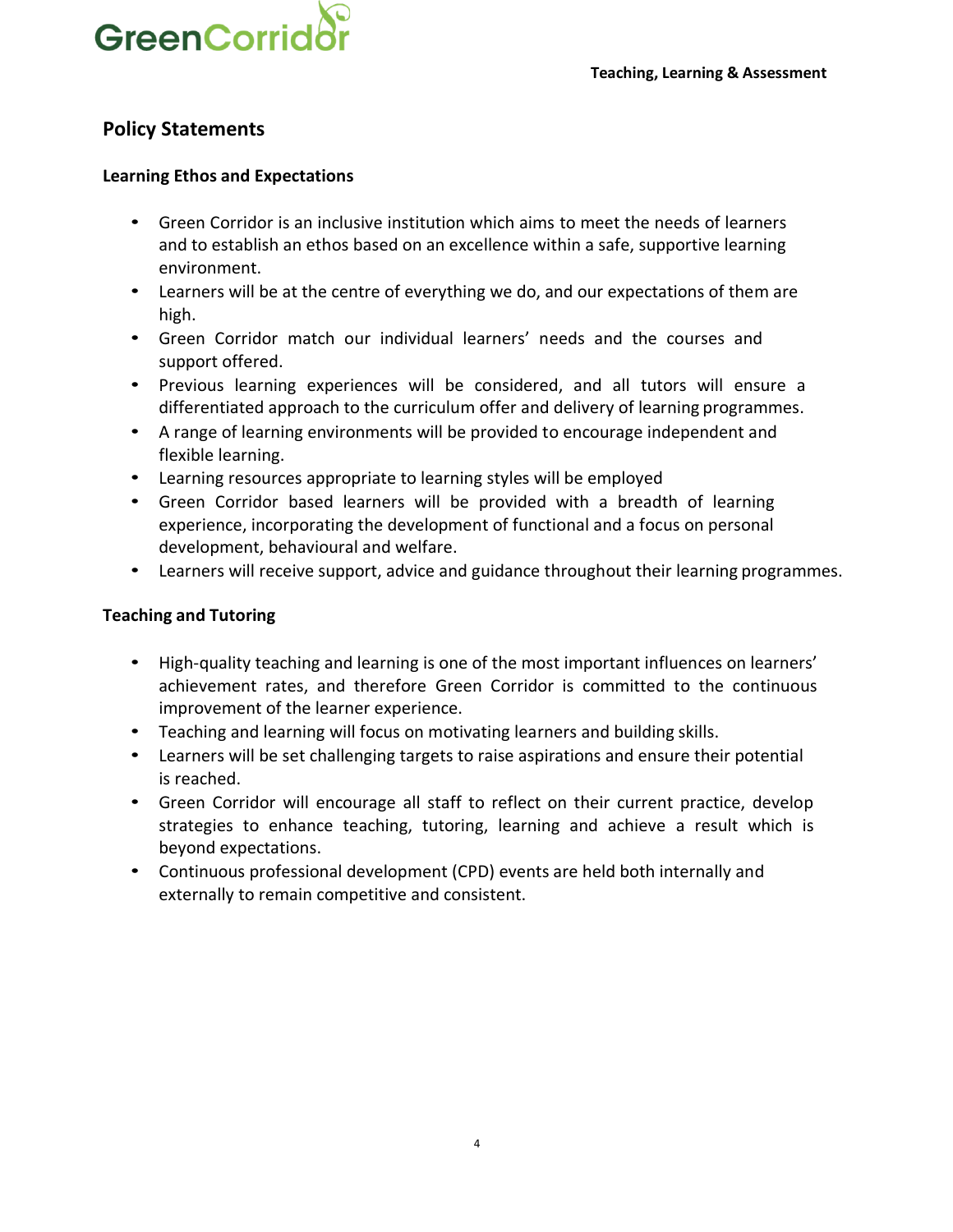

### **Assessment**

Assessment will take place regularly throughout any programme on a formative and a summative basis, and serves the following purposes:

- Assessing an individual's progress provides constructive feedback to identify future achievements and feed future successes, so there will be every opportunity to stretch beyond the standards set by the awarding body.
- Assessing an individual's performance allows formal grading and certification.
- Individuals who leave the course early will be accredited with unit achievement.
- Checking on learners' progress in a particular programme will help with informing the deliverer and managing distance travelled in relation to progress towards achievement.

The approach to assessment follows the following principles:

- Within any restrictions imposed by awarding organisations, the assessment process should always be appropriate for each individual learner.
- Learners will be made aware of the procedures for appeal against assessment decisions, both internally and externally.
- Formal assessment will always comply with awarding body regulations, and adequate preparations for such assessment should be scheduled into every programme.
- Initial assessment will be carried out to determine any additional learning support needs and advice given.
- When receiving the portfolio from a learner, the centre should record who received the portfolio, candidate name, when the portfolio was received, assessor name and where it has been stored. When the portfolio is returned to the learner, it should be signed for. The centre must store all retained portfolios in a secure locked cupboard and all portfolios are to be scanned monthly onto USB's and stored in fire proof bags.

In situations where a portfolio cannot be found, then a full investigation will be triggered by the Internal Quality Assurance (IQA). The External Quality Assurance (EQA) will be contacted for guidance, and at this time the Internal Quality Assurance will discuss the USB copies of assessment evidence the centre holds on the candidate. It may be a requirement that assessment and/or evidence collection will need to be repeated for the last month.

All awarding organisations require centres to retain records for a minimum of 3 years to make them available for certification queries. These records should be scanned and contain details of Learner, Assessor, IQA, enrolment and registration. These records should be supported by the assessment records and verification documentation. Portfolios should be returned to the learner following the EQA's and Examiner's visit. A USB copy of assessment records will be retained by the Centre.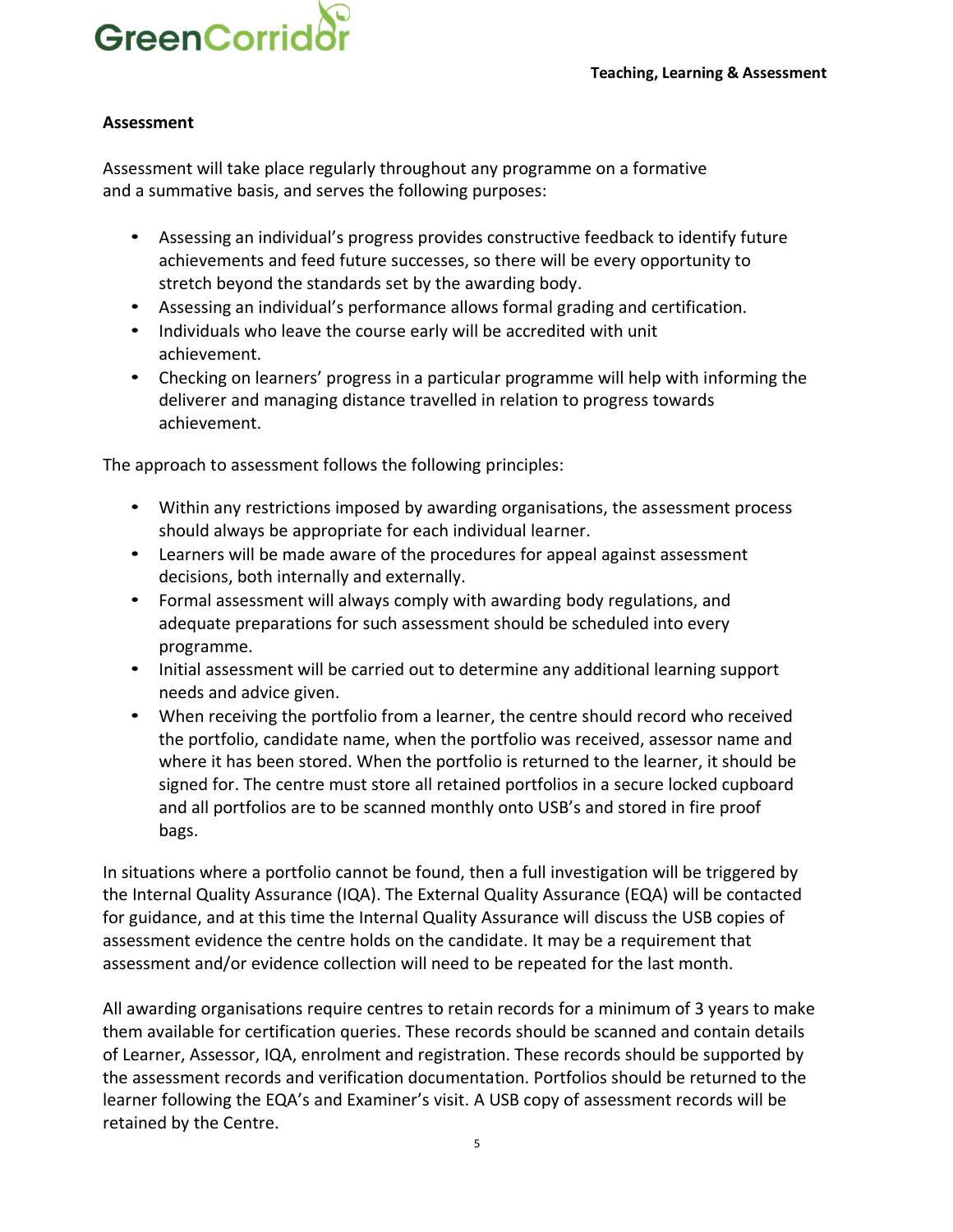

#### **Values and attributes**

Tutors are reflective and enquiring practitioners who think critically about their own educational assumptions, values and practice in the context of a changing contemporary and educational world, drawing on relevant research as part of evidence-based practice.

#### **Professional behaviour**

All staff act with honesty and integrity, to maintain high standards of ethics and professional behaviour in support of learners and their expectations.

### **Dual professionalism**

Tutors are 'dual professionals'; they are both vocational/subject specialists and teaching experts, committed to maintaining and developing their expertise in both aspects of their role to ensure the best outcomes for their learners.

### **Professional values and attributes**

Develop your own judgment of what works and does not work in your teaching and training

- 1. Reflect on what works best in your teaching and learning, to meet the diverse needs of learners
- 2. Evaluate and challenge your practice, values and beliefs
- 3. Inspire, motivate and raise aspirations of learners through your enthusiasm and knowledge
- 4. Be creative and innovative in selecting and adapting strategies to help and guide learners to learn
- 5. Value and promote social and cultural diversity, equality of opportunity and inclusion
- 6. Build positive and collaborative relationships with colleagues and learners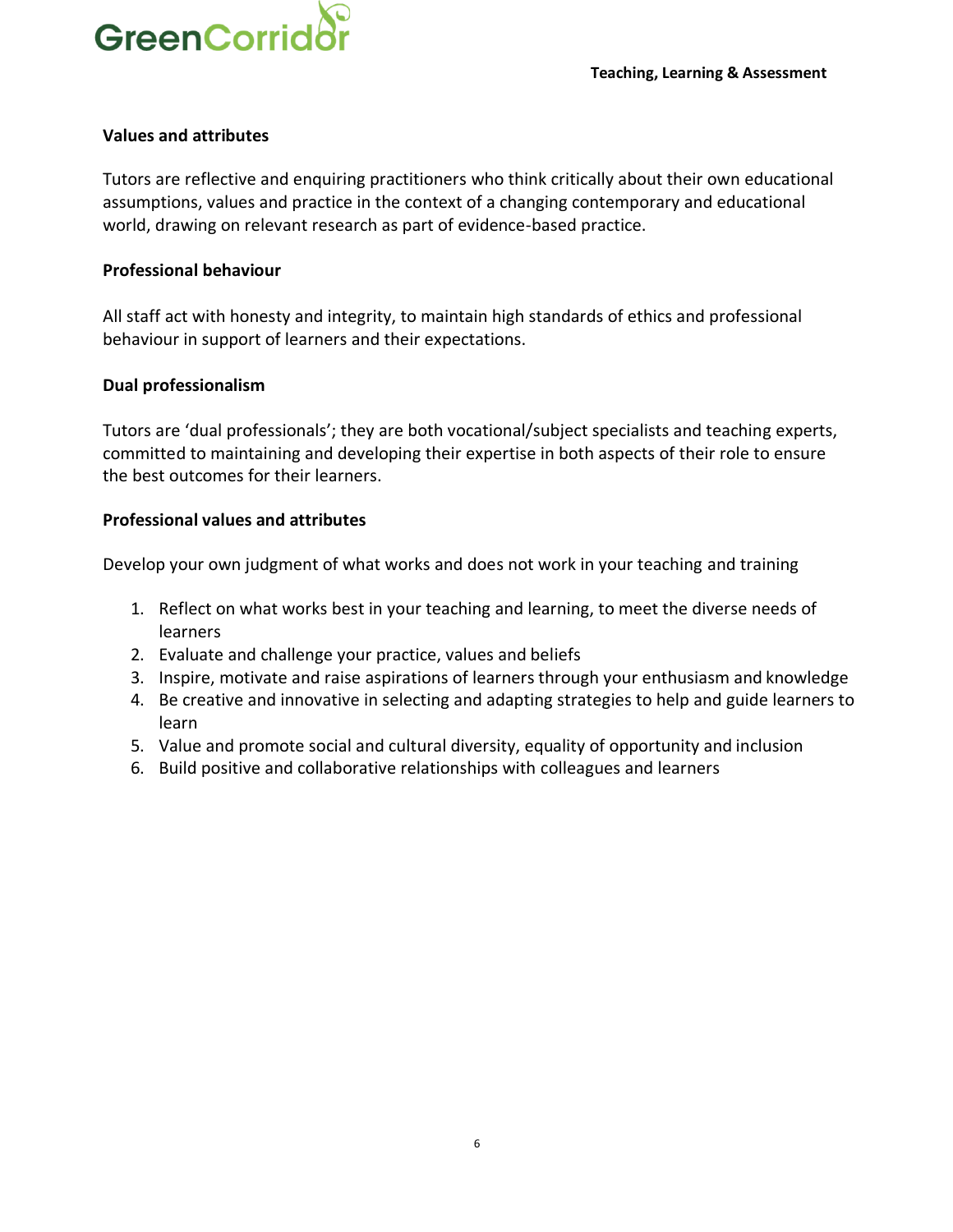

### **Professional knowledge and understanding**

Develop deep and critically informed knowledge and understanding in theory and practice

- 7. Maintain and update knowledge of your subject and/or vocational area
- 8. Maintain and update your knowledge of educational research to develop evidencebased practice
- 9. Apply theoretical understanding of effective practice in teaching, learning and assessment drawing on research and other evidence
- 10. Evaluate your practice with others and assess its impact on learning
- 11. Manage and promote positive learner behaviour
- 12. Understand the teaching and professional role and your responsibilities

#### **Professional skills**

Develop your expertise and skills to ensure the best outcomes for learners

- 13. Motivate and inspire learners to promote achievement and develop their skills to enable progression
- 14. Plan and deliver effective learning programmes for diverse groups or individuals in a safe and inclusive environment
- 15. Address the Mathematics and English needs of learners and work creatively to overcome individual barriers to learning
- 16. Enable learners to share responsibility for their own learning and assessment, setting goals that stretch and challenge
- 17. Apply appropriate and fair methods of assessment and provide constructive and timely feedback to support progression and achievement
- 18. Maintain and update your teaching and training expertise and vocational skills through collaboration with employers
- 19. Contribute to organisational development and quality improvement through collaboration with others

## **Staff have appropriate skills and expertise to provide good-quality teaching, learning assessment, and information and support services for each learner**

- Learners understand how well they are progressing towards their learning goals and what they need to do to improve.
- Those with a legitimate interest, such as employers or parents, are clearly and regularly informed about learner progress.
- Feedback on marked work should be given within appropriate time limits and in accordance with the assessment schedule were applicable.
- Give choices about the next stage of their education, employment and offer impartial career's advice and guidance.